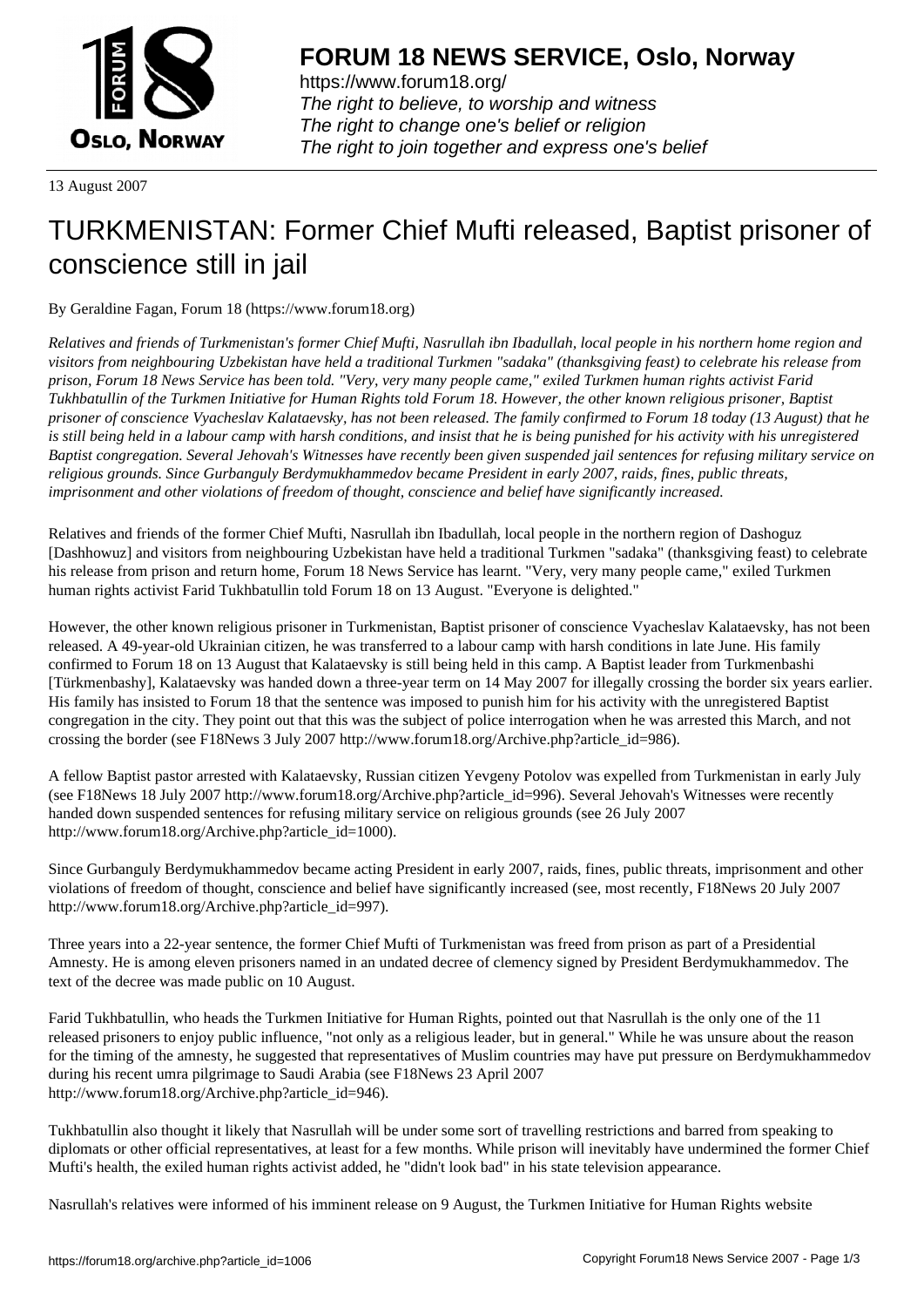out to them in the presence of their relatives," according to Russian news agency Interfax. Tukhbatullin confirmed reports that the eleven prisoners appeared on state television thanking the president for their release and promising to work for the good of the nation.

On 10 August the pro-government Turkmenistan.ru website cited the presidential press service as stating that Berdymukhammedov had issued the amnesty "taking into consideration numerous communications from citizens to the Turkmen Presidential State Commission for Consideration of Citizens' Communications Regarding the Activity of the Law Enforcement Agencies". The president's decision is reportedly also intended "to continue to strengthen the unity and cohesion of Turkmen society and accord and well-being in every family."

The Commission was set up on 19 February 2007, shortly after President Berdymukhammedov was sworn into office. Nothing certain is known about its composition, functions or powers. According to Farid Tukhbatullin, the former Chief Mufti's relatives persistently petitioned the Commission for his release as soon as it was created.

59-year-old Nasrullah is from Turkmenistan's ethnic Uzbek minority. He received his theological education during the Soviet period at the Mir Arab madrassah in Bukhara [Bukhoro] (Uzbekistan), Syria and Egypt. One of the most authoritative and influential Muslim theologians of Central Asia, Muhamad Sadyk Muhamad Yusuf has told Forum 18 that when the pair studied together in Bukhara, Nasrullah "never participated in conversations in which there was even the slightest criticism of the authorities". The former Chief Mufti of Uzbekistan also described him as "a very cautious man who keeps away from politics" (see F18News 25 October 2004 http://www.forum18.org/Archive.php?article\_id=438).

Becoming Chief Mufti in the wake of Turkmen independence in 1991, Nasrullah remained loyal to then President Saparmurat Niyazov. In January 2003, however, he was retired by President Niyazov from his posts as Chief Mufti and Deputy Chairman of the Council (Gengeshi) for Religious Affairs, without explanation. In March 2004 he was sentenced to 22 years' imprisonment following a closed two-day trial at Azatlyk District Court in Ashgabad. Prosecutors alleged that Nasrullah was involved in an assassination attempt on President Niyazov in November 2002. Reliable sources in Turkmenistan have told Forum 18 they believe the former Chief Mufti was actually sentenced for his growing opposition to the then President's tight control over the Muslim community. In particular, he reportedly tried to obstruct as far as possible the use in mosques of Niyazov's moral code Ruhnama (Book of the Soul), which imams are forced to display prominently in mosques and quote approvingly in sermons (see F18News 8 March 2004 http://www.forum18.org/Archive.php?article\_id=271).

The government has repeatedly refused to give any details about the crimes Nasrullah is supposed to have committed and the articles of the Criminal Code under which he was sentenced, or to release the text of the verdict. No official has been prepared to discuss with Forum 18 either Nasrullah's case or those of others held for their religious beliefs. Reached on 4 July, Murat Karriyev, the Deputy Head of the government's Gengeshi (Committee) for Religious Affairs and reputedly its most important official, refused to enter any discussion (see F18News 4 July 2007 http://www.forum18.org/Archive.php?article\_id=987).

No verified news about Nasrullah was available during his imprisonment. The first five years of his sentence were to be served in a high security prison, and he was reportedly severely beaten in May 2004 at a prison in the Caspian port city of Turkmenbashi [Türkmenbashy] (formerly Krasnovodsk) (see F18News 25 June 2004 http://www.forum18.org/Archive.php?article\_id=349). Earlier this year members of Nasrullah's extended family said that they were becoming increasingly concerned for his welfare. "We have never once been allowed a meeting, never once have they accepted parcels for him, and we don't even know where he is being held," one relative complained (see F18News 16 February 2007 http://www.forum18.org/Archive.php?article\_id=914). (END)

For a personal commentary by a Protestant within Turkmenistan, on the fiction - despite government claims - of religious freedom in the country, and how religious communities and the international community should respond to this, see http://www.forum18.org/Archive.php?article\_id=728

For more background, see Forum 18's Turkmenistan religious freedom survey at http://www.forum18.org/Archive.php?article\_id=672

A survey of the religious freedom decline in the eastern part of the Organisation for Security and Co-operation in Europe (OSCE) area is at http://www.forum18.org/Archive.php?article\_id=806, and of religious intolerance in Central Asia is at http://www.forum18.org/Archive.php?article\_id=815.

A printer-friendly map of Turkmenistan is available at http://www.nationalgeographic.com/xpeditions/atlas/index.html?Parent=asia&Rootmap=turkme

If you need to contact F18News, please email us at: f18news @ editor.forum18.org

Forum 18